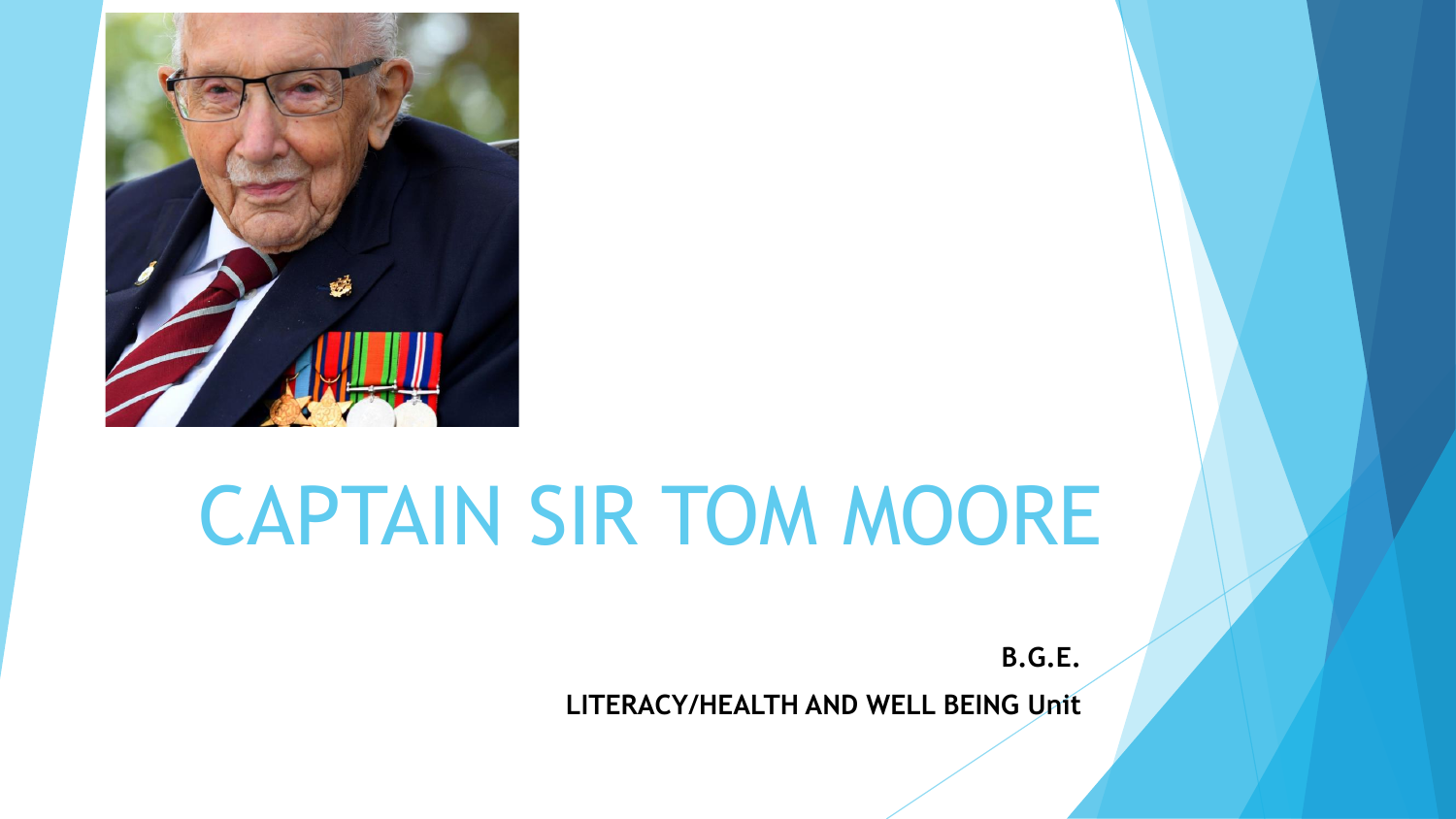S3 English Online Work

Hello S3, work through the tasks in this powerpoint and send any completed work to me at [Haley.1.Russell@whec.edin.sch.uk](mailto:Haley.1.Russell@whec.edin.sch.uk)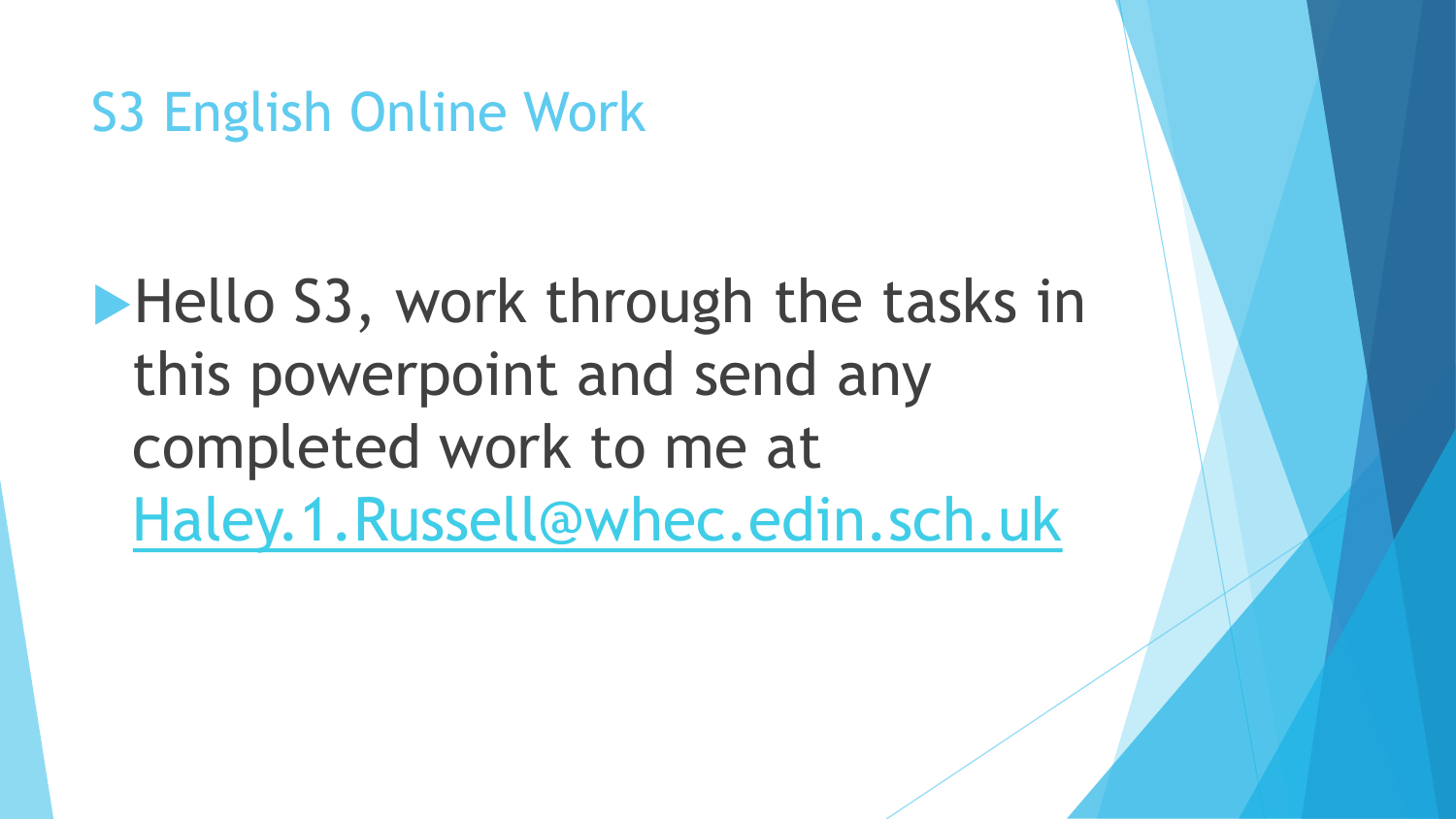### CAPTAIN SIR TOM MOORE 1920 - 2021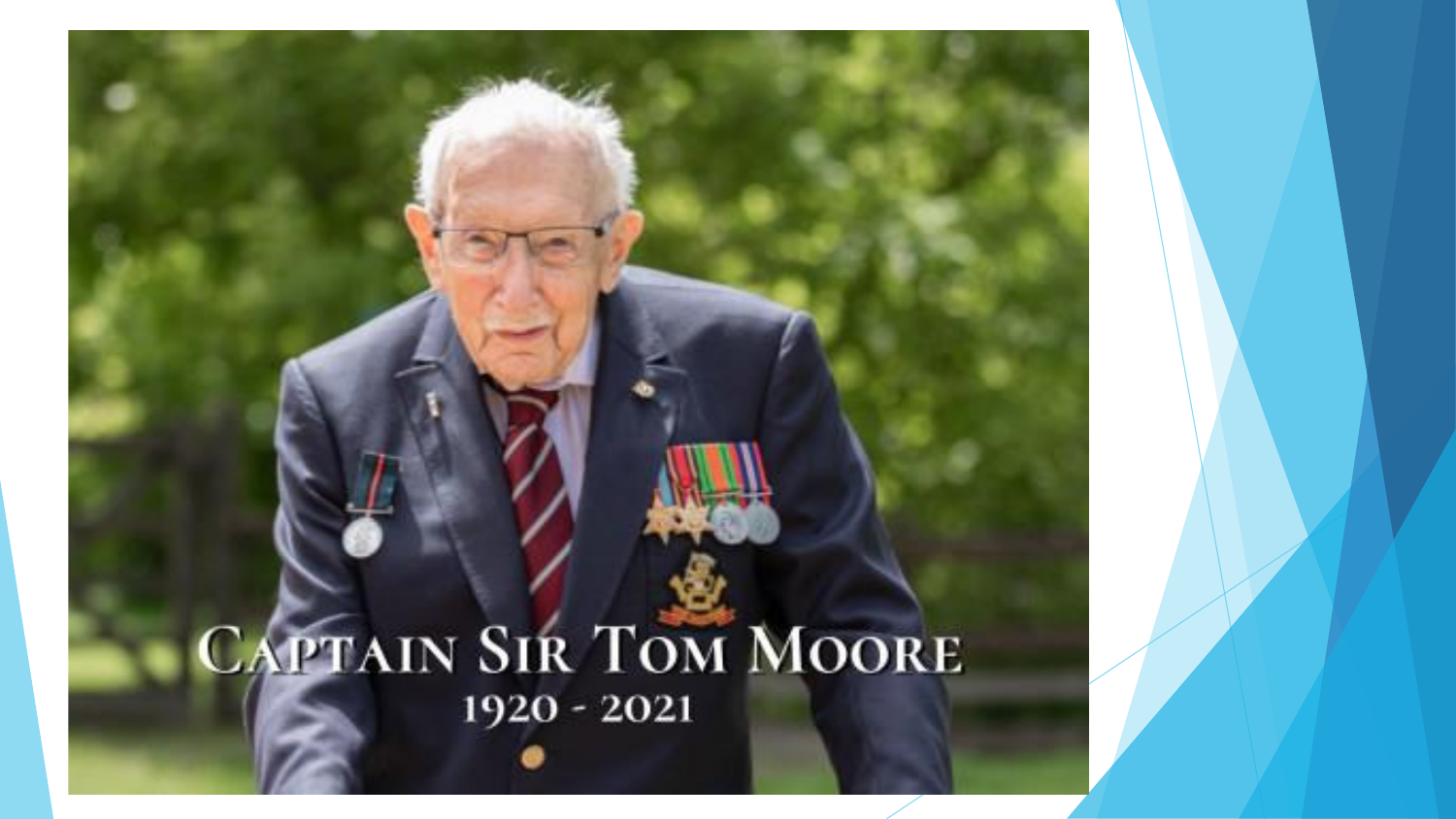### **Unit Outcomes** -



- **In this Unit you will complete the following tasks -**
- **A close reading paper**, based on a News Article
- A **Listening/Notetaking** Task
- A **Poster Task**
- **Personal/Reflective writing**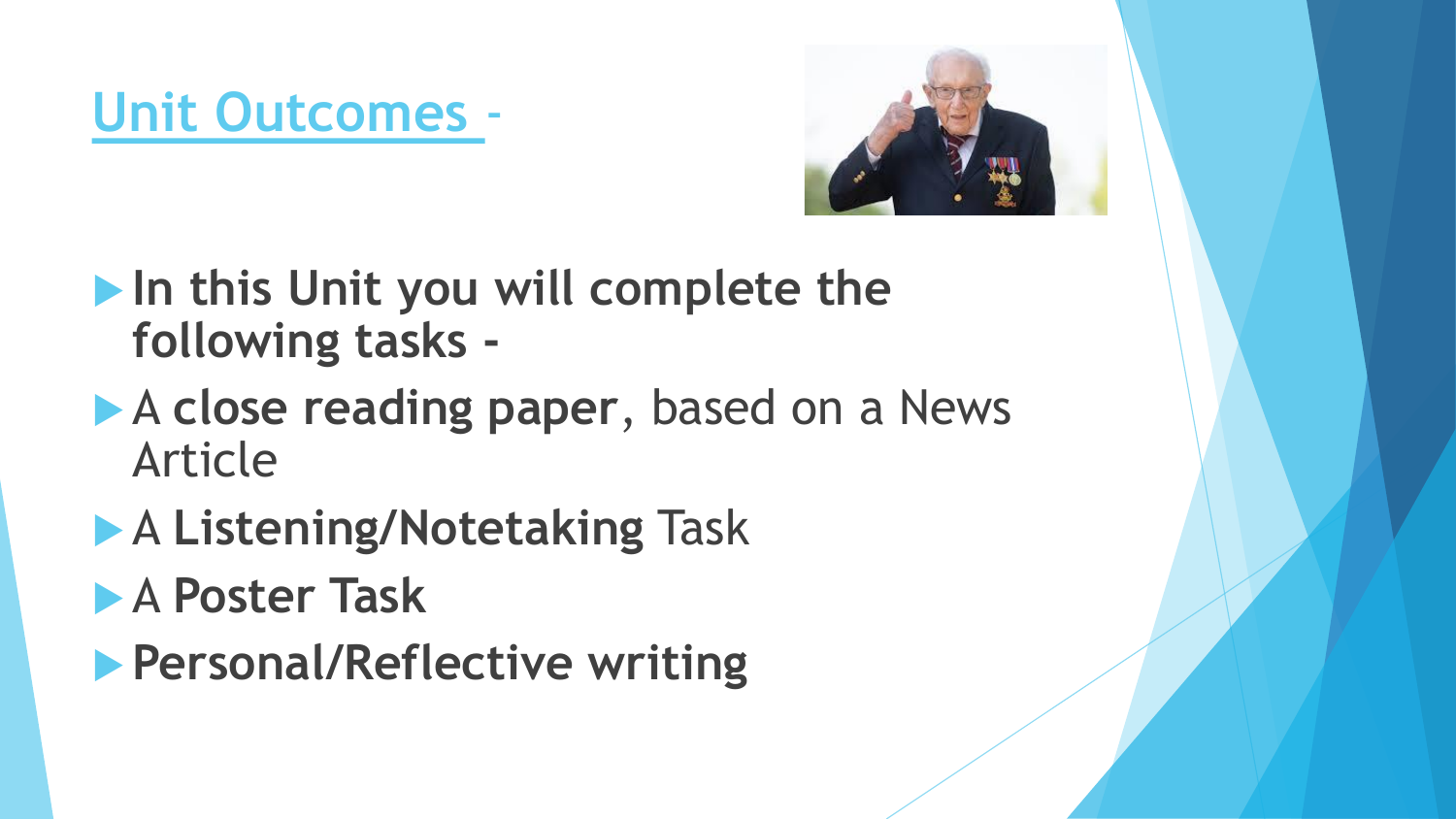#### **INTRODUCTION – What do you know?**



#### **TASK: SEE, THINK, WONDER?**

- Who is the man in the picture? What do you see?
- What do you already know about him?
- What does the photo make you think about/ wonder?
- How does it make you feel?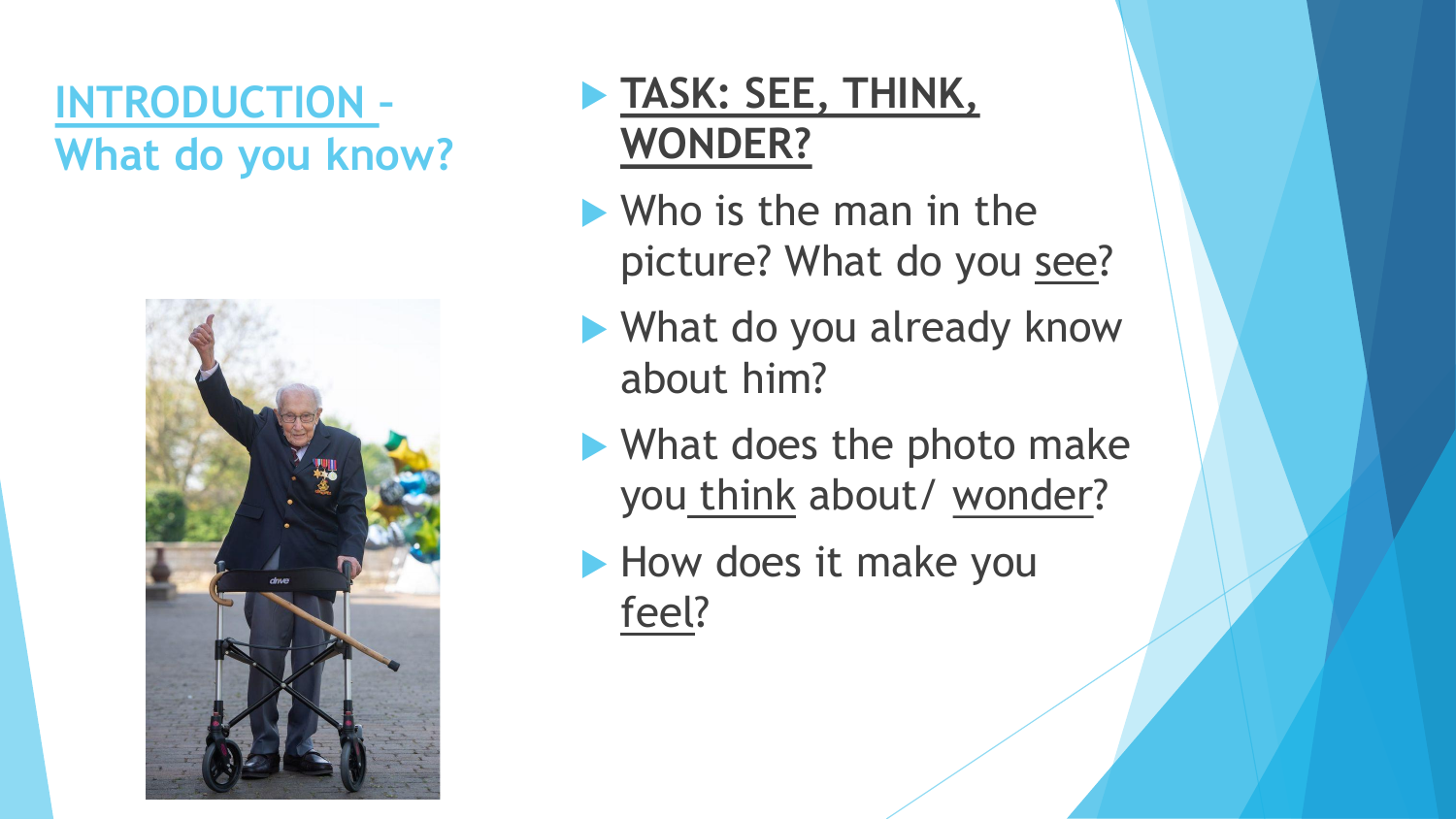## **TASK 1 - LISTENING AND NOTE-TAKING ACTIVITIES**



 **Sadly, CAPTAIN SIR TOM MOORE, died recently aged 100 years, having sadly contracted Covid and Pneumonia.** 

**TASK**

- **Listen to the following clips and programmes, about Captain Sir Tom Moore.**
- ▶ You should take some notes as you listen, as this will **help you with one of the WRITING TASKS, which You will then complete, independently.**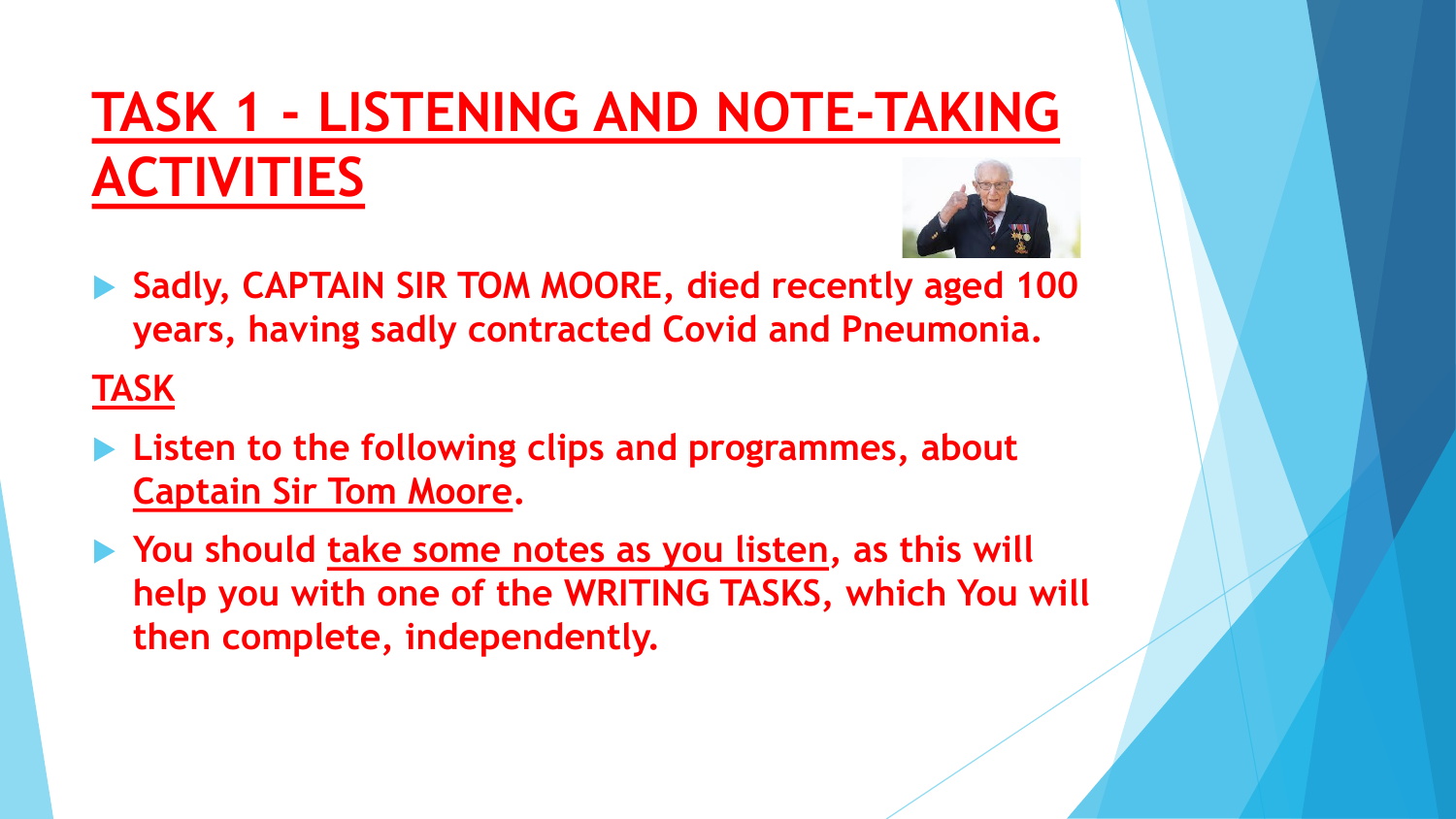### **CAPTAIN SIR TOM MOORE –** *the man, his story and his views*

- **[WATCH THE FOLLOWING CLIPS TO GAIN A REAL BACKGROUND](https://www.youtube.com/watch?v=NtYrQZuOfI8)  ABOUT CAPTAIN SIR TOM MOORE -**
- [https://www.independent.co.uk/news/uk/home-news/captain-tom-death-covid-age](https://www.youtube.com/watch?v=NtYrQZuOfI8)b1795833.html
- <https://www.youtube.com/watch?v=NtYrQZuOfI8>
- [https://www.facebook.com/bbcbreakfast/videos/captain-sir-tom-moore-speaks-in-his](https://www.facebook.com/bbcbreakfast/videos/captain-sir-tom-moore-speaks-in-his-first-live-interview-since-receiving-his-kni/3111121168942549/)first-live-interview-since-receiving-his-kni/3111121168942549/
- <https://www.youtube.com/watch?v=VhdWmkgVMfk>
- <https://www.youtube.com/watch?v=aJKO09ctwcc>

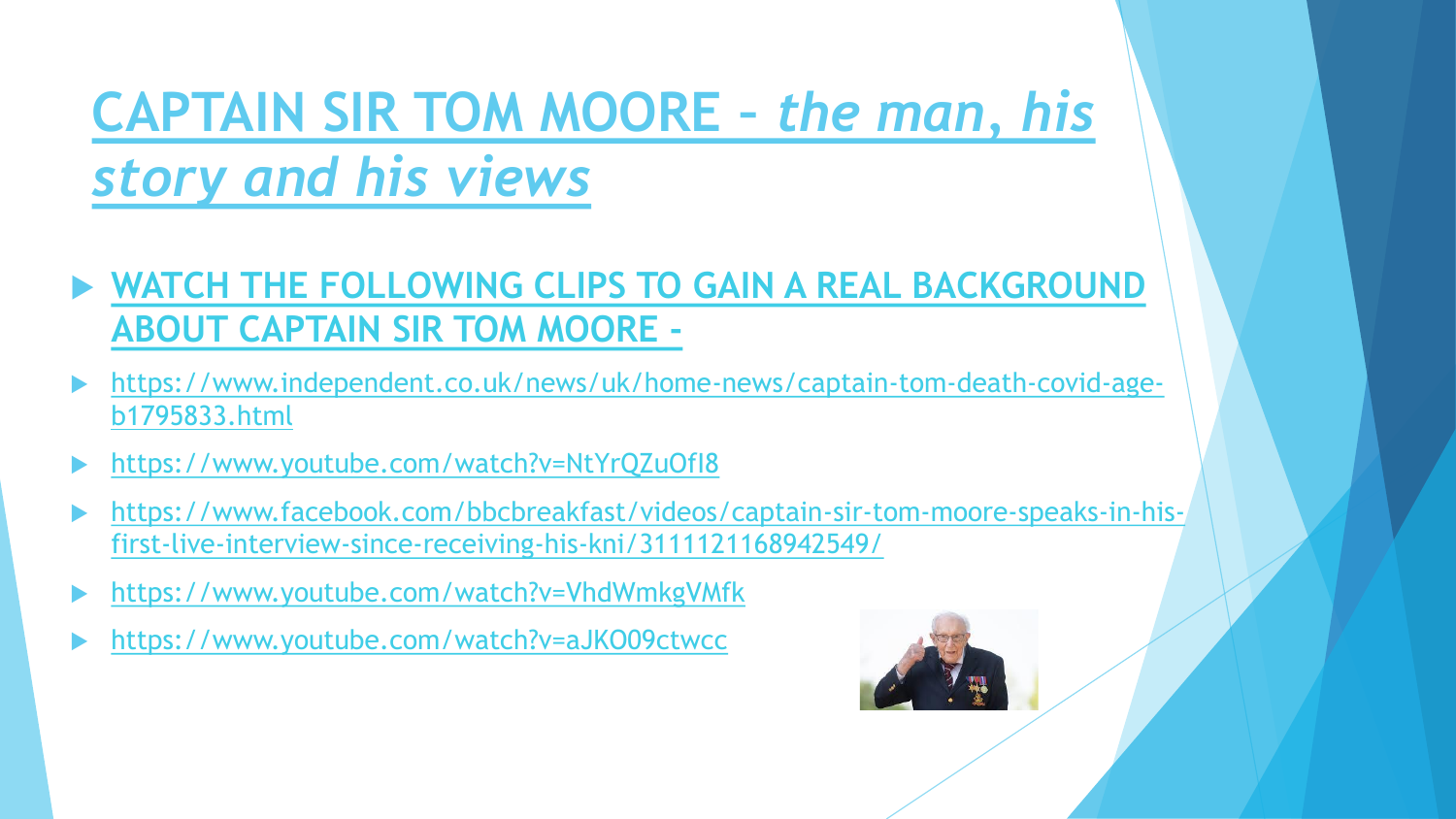### **TASK 2 – WRITING - ACTIVITY A**

#### **TASK**

- **INFORMATION REPORT**
- Design an **INFORMATION LEAFLET, or a REPORT,** giving key information about **CAPTAIN SIR TOM MOORE**.
- Use the following areas to help you plan –
- **WHO HE WAS?**
- **WHERE DID HE LIVE? WHERE WAS HE BORN AND BROUGHT UP?**
- **WHAT WAS HIS SCHOOLING/EARLY YEARS LIKE?**
- **WHAT WAS HIS OWN FAMILY LIFE/ BACKGROUND?**
- **WHEN WAS HE MARRIED? WHAT WAS HIS WIFE CALLED?**
- **HOW MANY CHILDREN DID HE HAVE?**
- **WHAT WAS HIS CAREER(S) AND WHICH COUNTRIES DID HE VISIT/ TRAVEL TO?**
- **WHY AND WHEN DID HE BECOME SO WELL-KNOWN?**
- **WHY IS HE REGARDED AS BEING INSPIRATIONAL AND MOTIVATIONAL? NOTE AT LEAST 2 REASONS.**
- **NOTE ANY OTHER IMPORTANT POINTS, WHICH YOU FEEL ARE RELEVANT TO DETAIL.**

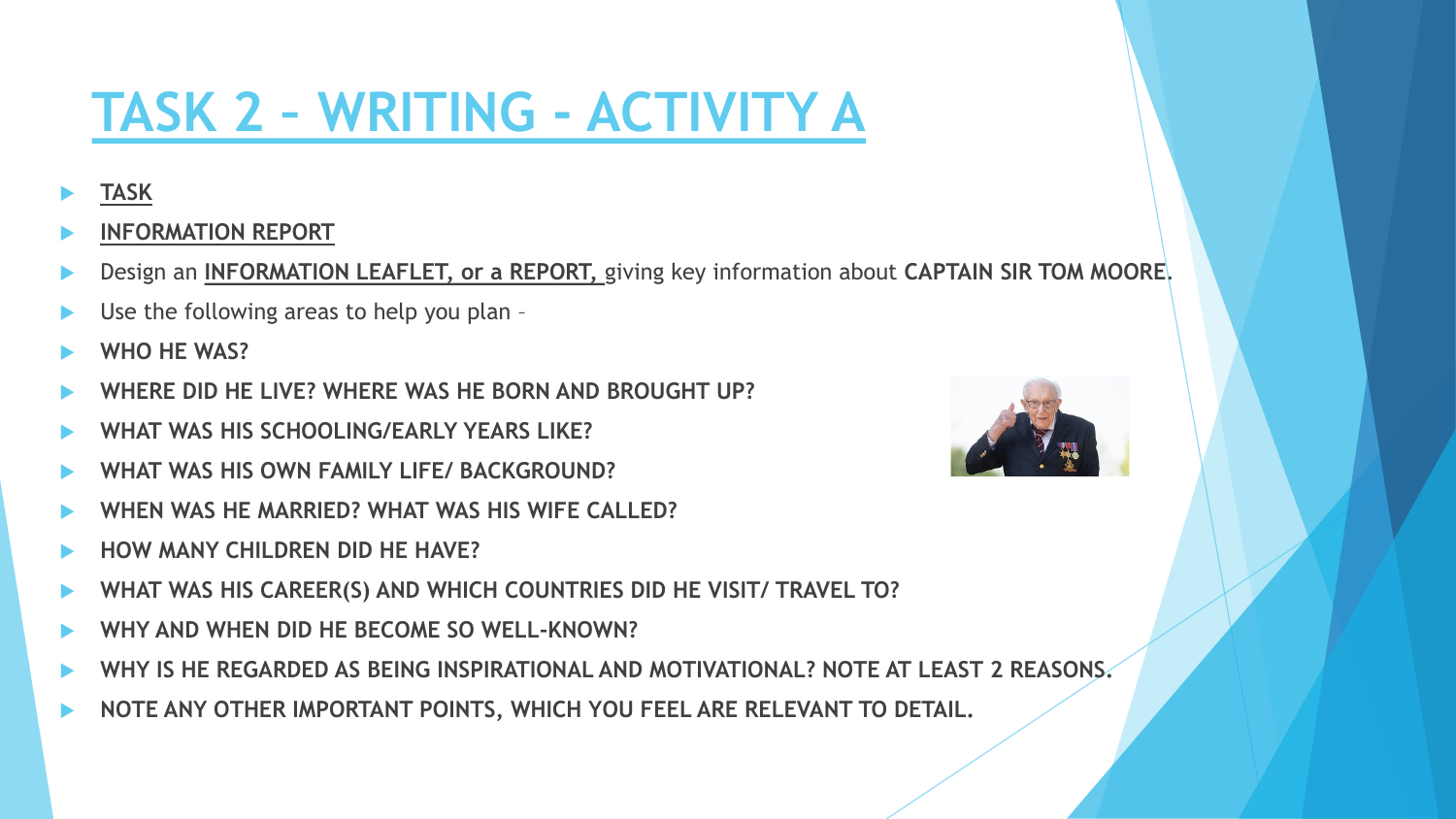**TASK 2 – WRITING - ACTIVITY B – PERSONAL/REFLECTIVE ESSAY**



### **TASK**

- Write a **Personal Essay** on **ONE** of the following tasks.
- Write about a time when you had to show determination and courage. Remember to include your thoughts and feelings

### **OR**

Write about a time when others had to rely on you. Remember to include your thoughts and feelings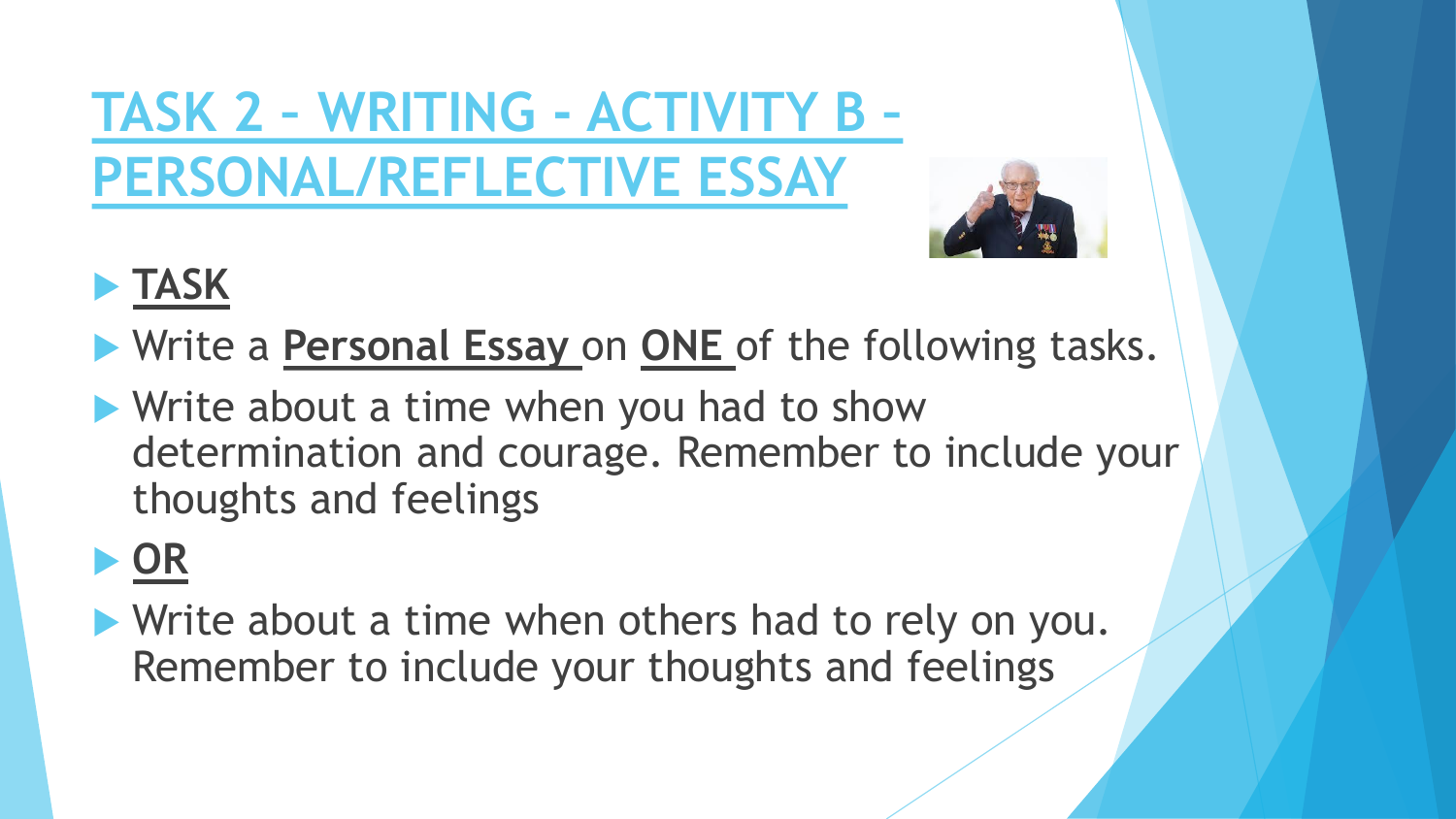**WRITING - ACTIVITY B - PERSONAL ESSAY** - **Planning Prompt Questions**

- **What** happened?
- **Who** was involved?



- **Where** did the episode/ event or incident take place?
- **When** did it happen?
- **How** did it make you feel during, afterwards and now?
- **Reflection** Did you learn anything about yourself or about others, or about life in general?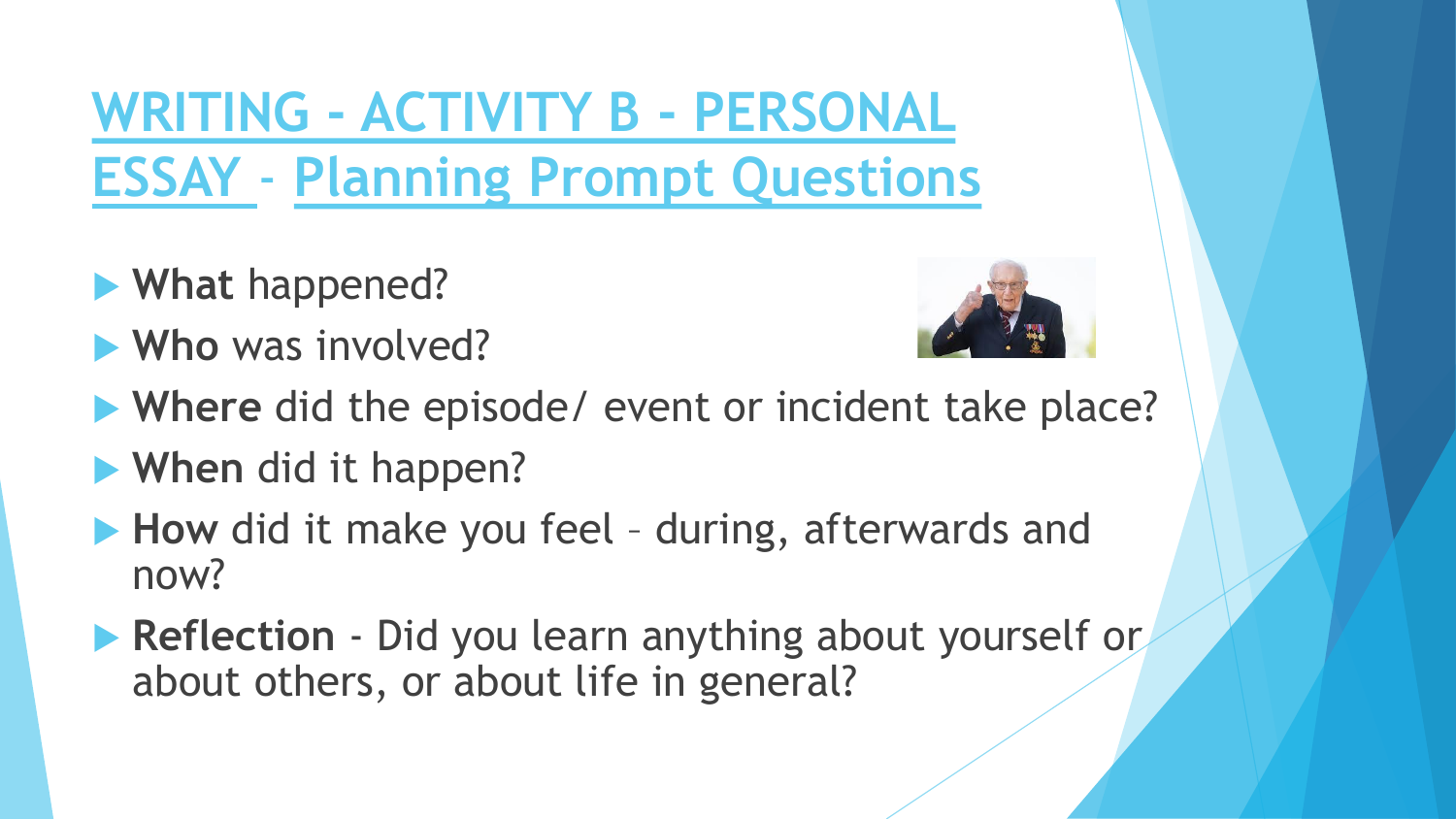### **TASK 3 – TALKING - ACTIVITY A**

**TASK: Talk to someone in your home, or to a friend.** 



- **THINKING POINTS**
- **Outline/Discuss 4 things which you believe Sir Tom has taught us, as human beings.**
- What **coping strategies** did he show us we could or can develop?
- How do you think each of the coping strategies will or could help us or human beings in life, or to cope at present?
- **► For example** if you think he taught you to apply **determination** in life when it becomes hard, write a few sentences about this skill and how it can help you or others. If you face a problem in your Maths Homework, you should try and persevere and battle through the problem. Taking it over with a friend or family member could help you to understand it as could more attempts at applying this skill. Overall, applying such determination means, in wider life, you may not give up so easily, when faced with your own, larger problems or dilemmas.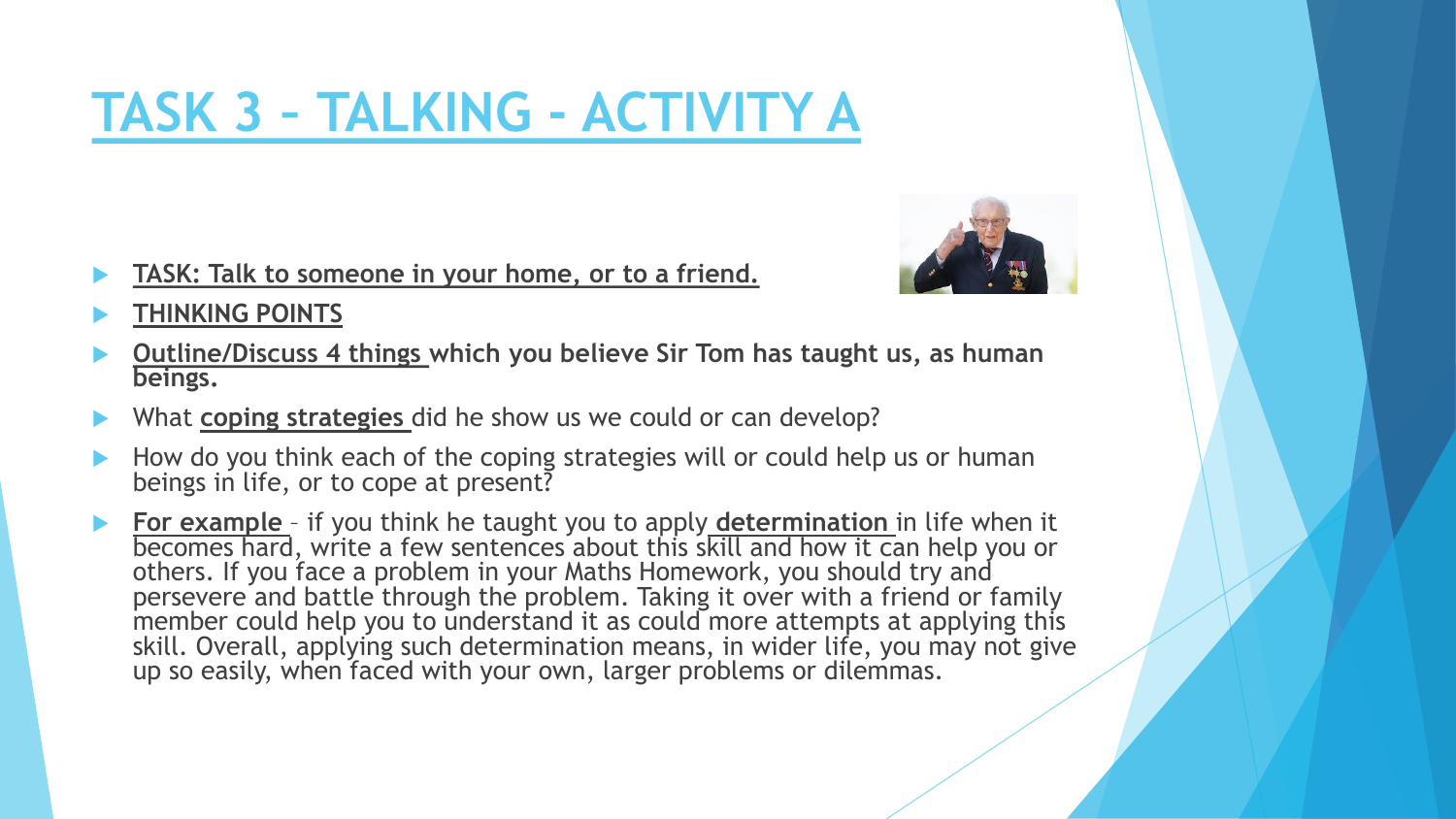### **Extension Task – A4 Poster Task**

- ▶ **A** Motto to Live by ...
- **To conclude -**



- ▶ Captain Sir Tom Moore is and will be well-known for his inspirational and motivational ways.
- He was courageous, determined and brave.
- He was resilient and displayed a 'growth mind-set' and 'can-do-anything-if-you-put-your-mind-to-it' attitude.
- $\blacktriangleright$  He was kind and caring.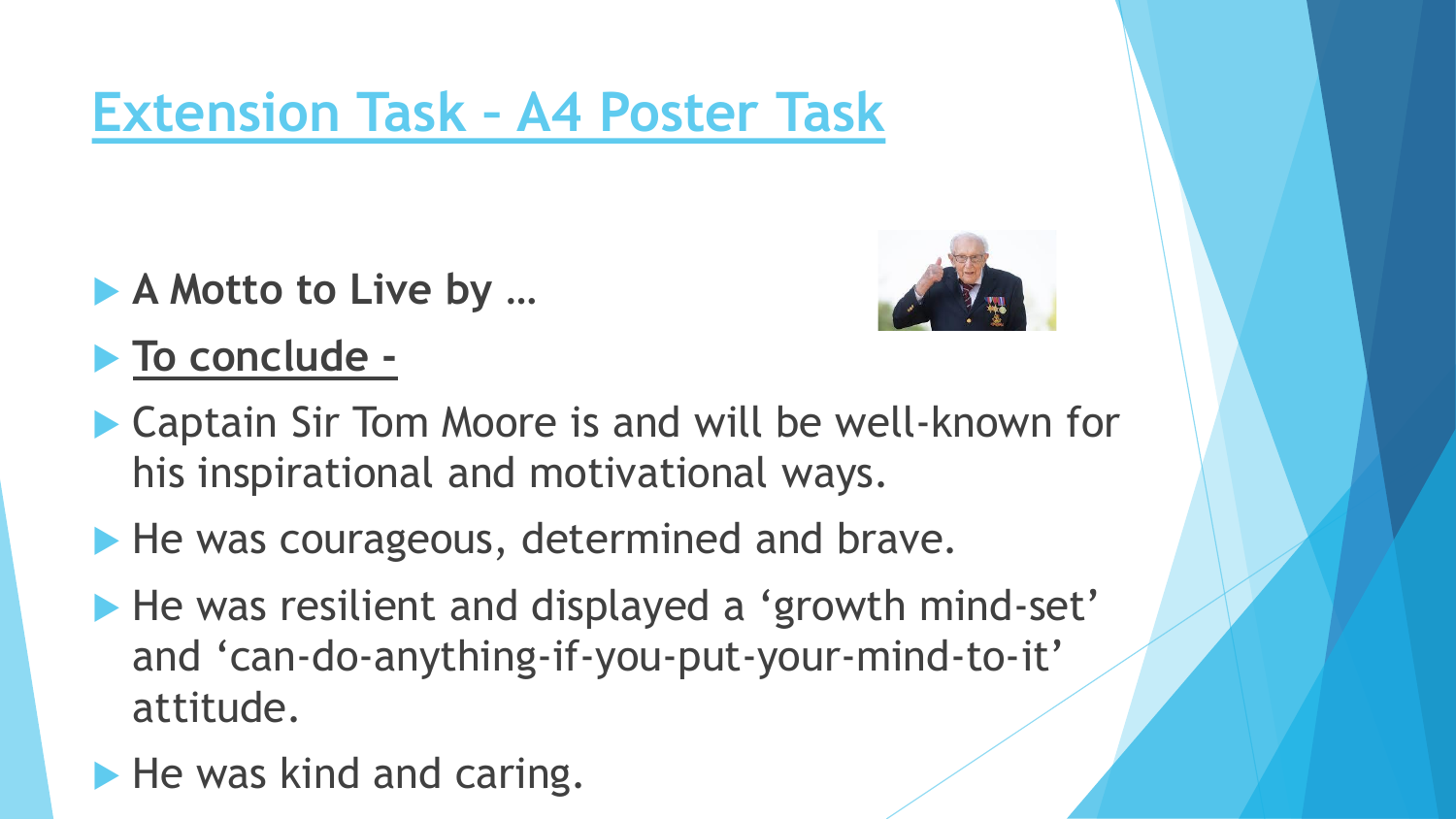### Extension Task – Motto for Life



- **FINKING TASK** In the above bulleted list, which words are **positive**?
- Which **personality attributes and skills** are good ones to display?
- ▶ Why do you feel each one is a good example to set to **others?**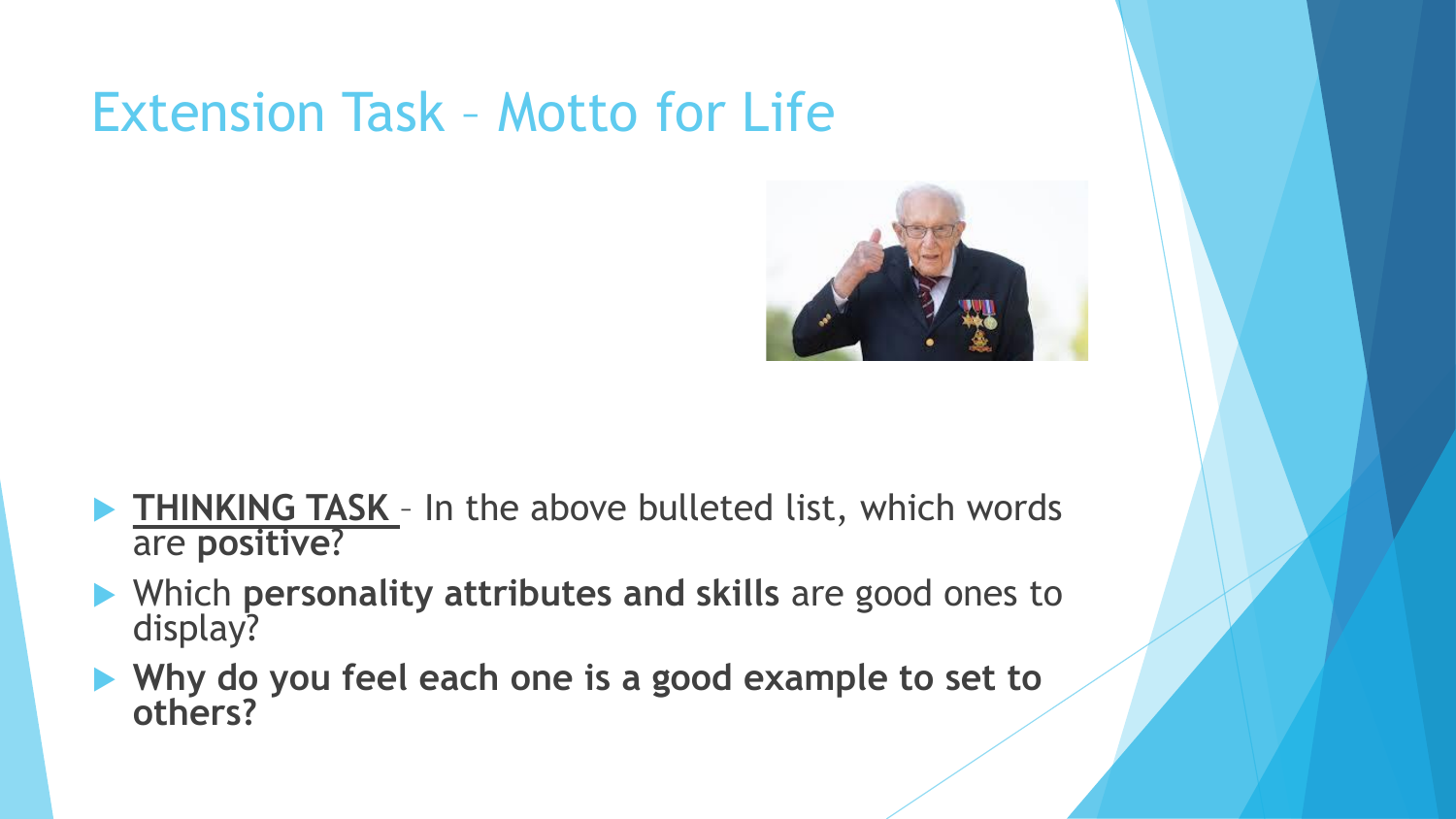**What does this quote suggest?**

**What makes it inspirational or encouraging?**

**What deeper life meanings could be taken from it?**

We've fought so many battles and we've always won, and we're going to win again. Please remember tomorrow is a good day and we will get through it in the end.

**Captain Tom** Moore

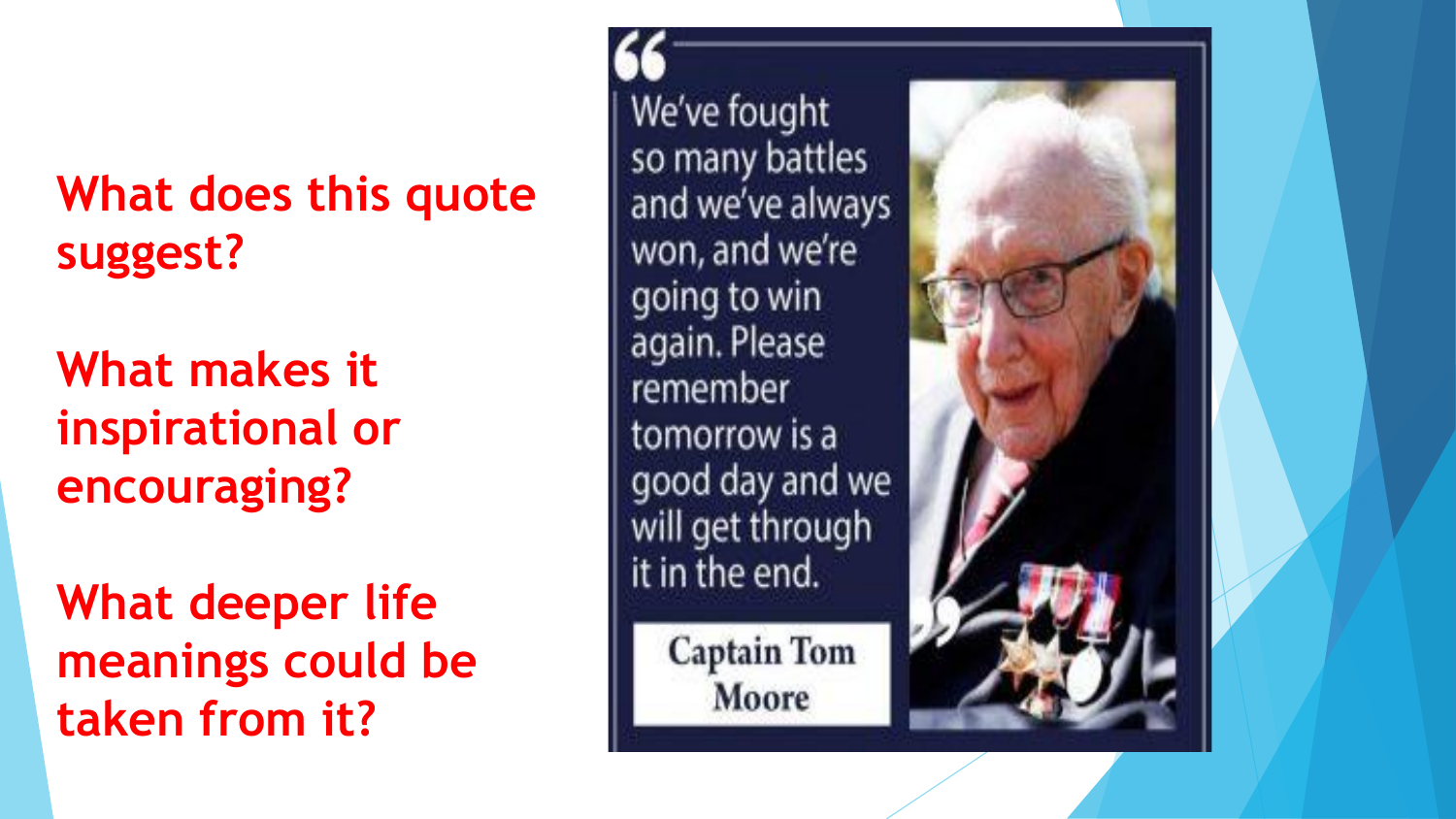### **What does these quotes suggest? How are they positive?**

Kindness is seeing the best in others when they cannot see it in  $thensebes.$ 

- RAKtivist

When gwen the<br>Croice between<br>being Pigrit and<br>Shoose Kinp Wonder by RJ filoso 2011

"The sun will shine on you again and the clouds will go away"